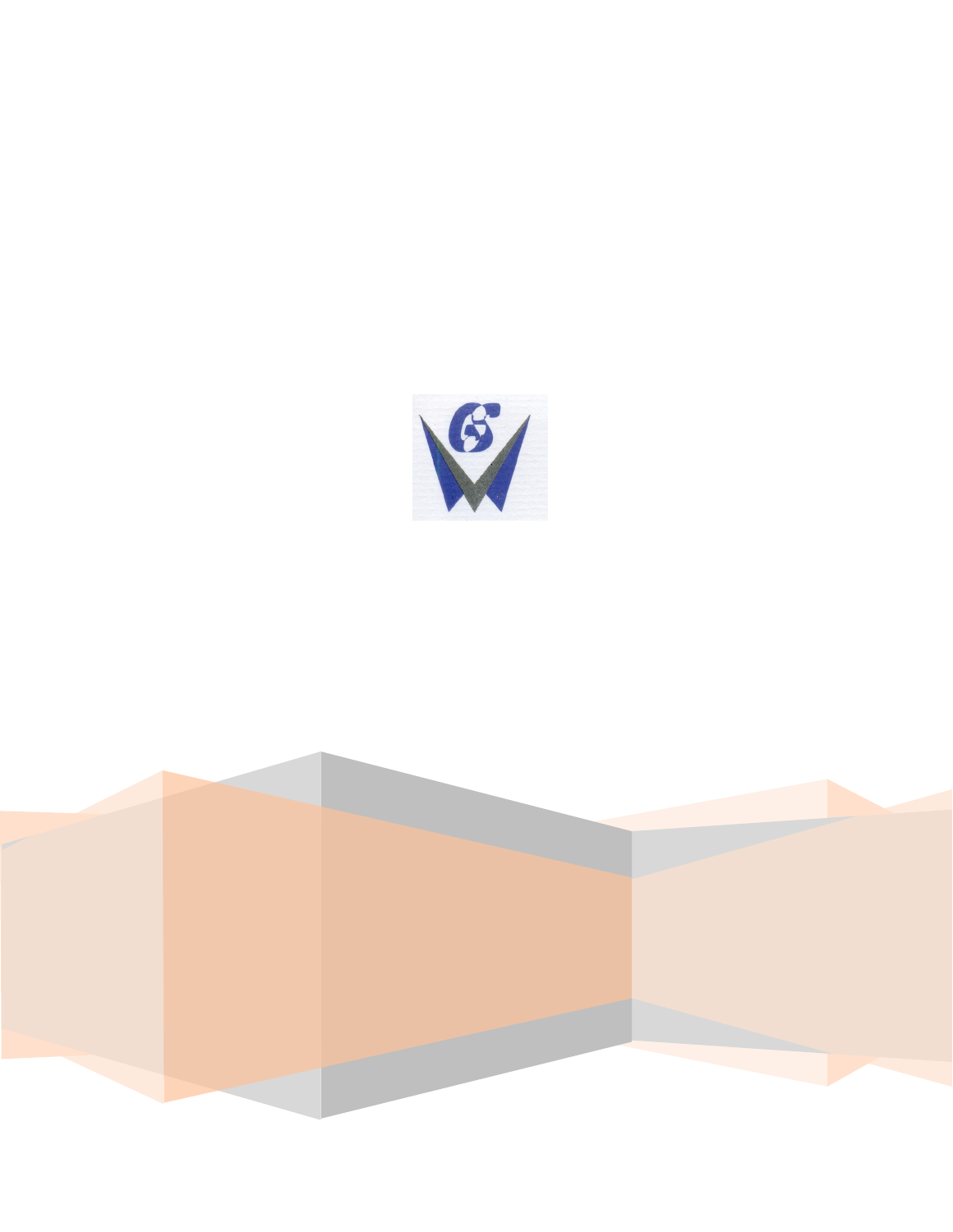

#### **1. Introduction**

- 1.1 Growth Securities (Pvt.) Ltd (GSL) has formulated a Customer Due Diligence/ Know Your Customer policy, referred here as "CDD/ KYC policy", based on the criteria/ guidelines Specified in the Securities & Exchange Commission of Pakistan (SECP) Circular No. 12 of 2009 dated April 28, 2009
- 1.2 The CDD/ KYC policy has been approved by the Board of GSL in the meeting held on October 25, 2011. In the said meeting, the Board has authorized the CEO to approve any Subsequent amendments or modifications associated with this policy. Furthermore, it was Also clarified that the first exercise conducted for CDD/ KYC measures, as required under clause 6.1.1 of this policy, shall be applicable for the calendar year(s) 2011, 2012, 2013 & 2014.
- 1.3 This policy defines different types of customers, their minimum required information & Documents along with the characteristics of High Risk Customers, who pose greater than Average risk of money laundering activities It further explains how to ensure the identity of the clients, who initiates relationship with GSL and how to maintain and update the CDD/KYC measures for existing customers.
- 1.4 For better services to our customers, GSL has also developed and put in place a "KYC Form" which classifies the categories of CDD/ KYC for both Individual and Institutional Clients GSL Sales Team/ sales agents are required to ensure that the Customer's information (including Joint Account holders) shall be submitted to the Operations Department by duly submitting a KYC Form
- 1.5 The KYC Form is attached as Appendix I and shall be considered as integral part of CDD/KYC policy.

### **2. Scope**

- 2.1 The scope of CDD/ KYC policy is to establish reasonable measures to know about the Customers of GSL, whether individual or institutional, in accordance with the stated Guidelines by the Commission
- 2.2 The scope of the policy is concerned with the staff of GSL and to those whose services are in place under the Distribution Agreements such as channel partners. For this purpose, training with respect to CDD/ KYC to the concerned staff of GSL and channel partners shall be carried out on regular basis.
- 2.3 The KYC policy has been developed keeping in view the requirements of CDD/ KYC for the clients of Open end funds only and therefore the scope of the policy is not applicable for the investors of Close end funds.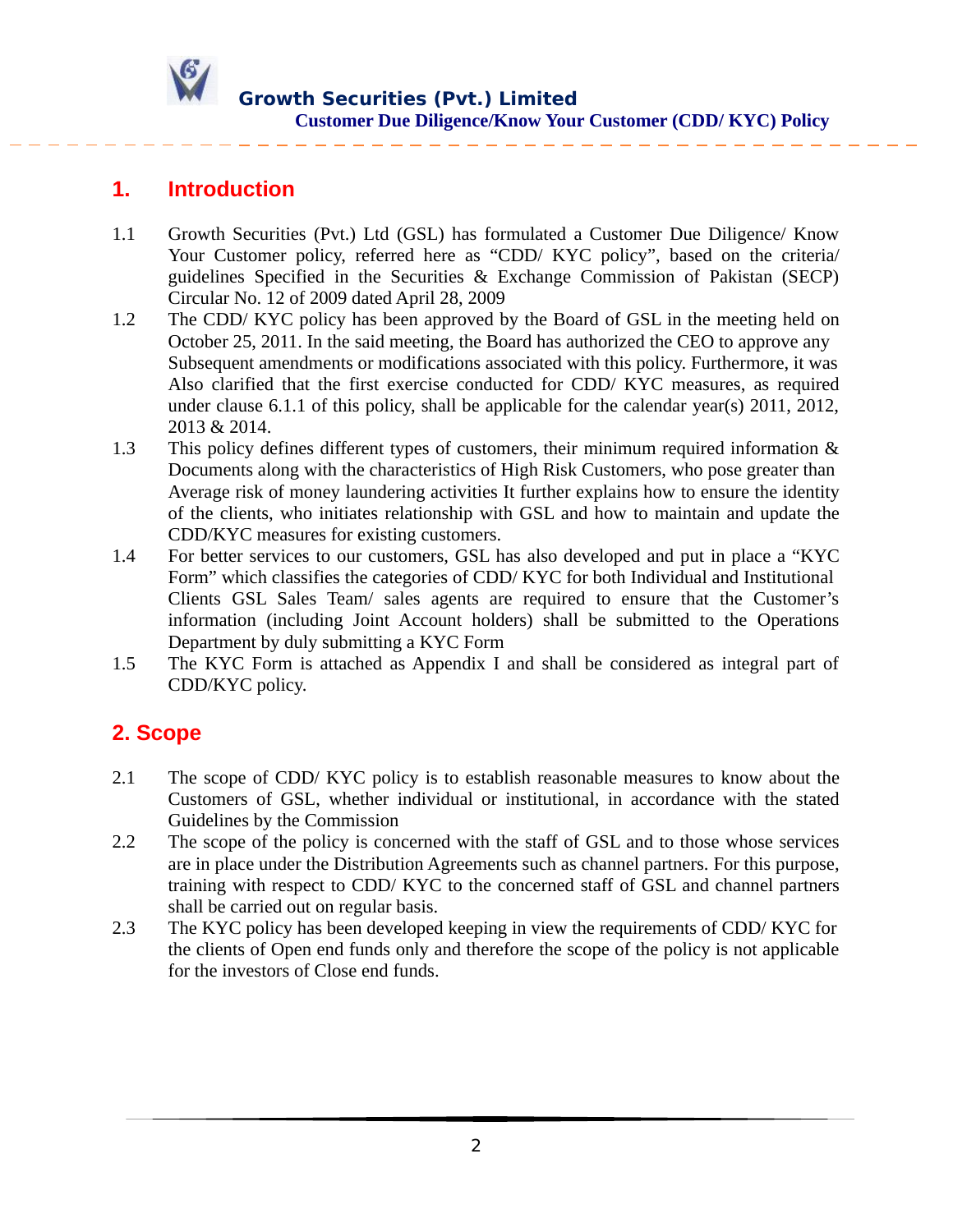

## **3. Type of Customers, Information & Documents Required**

3.1 GSL shall obtain the minimum information/ set of documents from various types of Customers, detail of which are as follows;

| S.<br>#        | <b>Type of</b><br><b>Customers</b>                                                                                      | <b>Information Required</b>                                                                                                                                                | <b>Documents Required</b>                                                                                                                                                                                                                                                                                                                                                         |
|----------------|-------------------------------------------------------------------------------------------------------------------------|----------------------------------------------------------------------------------------------------------------------------------------------------------------------------|-----------------------------------------------------------------------------------------------------------------------------------------------------------------------------------------------------------------------------------------------------------------------------------------------------------------------------------------------------------------------------------|
| $\mathbf{1}$   | Individuals /<br>Sole proprietor<br>Ship                                                                                | $\Box$ Name and Father's Name<br>$\Box$ Address<br>$\Box$ Telephone Number(s)<br>□ Sources of Income<br>$\Box$ Nationality & NTN<br>$\Box$ Guardian name (if Applicable)   | $\Box$ Copy of CNIC or passport or attested copy of B<br>form in case of Minor<br>□ Detail of Business / Employment Proof<br>□ Zakat Exemption Certificate (If Applicable)<br>  Guardian Certificate (If Applicable)                                                                                                                                                              |
| $\overline{2}$ | Partnership<br>based entity                                                                                             | $\Box$ Name of Partnership Entity<br>□ Names of Partners<br>□ Father's Name of Partners<br>$\Box$ Address of Partnership entity<br>$\Box$ Telephone Number(s)              | □ Copy of CNIC/ passport of all Partners<br>□ Copy of CNIC of authorized signatories<br>$\Box$ List of Authorized signatories along with power of<br>attorney<br>$\Box$ Resolution authorizing investments<br>□ Copy of latest financials of partnership                                                                                                                          |
| 3              | Companies<br>(Institutional and<br>Corporate)                                                                           | $\Box$ Name of Company and its<br><b>Directors</b><br>$\Box$ Registered Address<br>$\Box$ Telephone number (s)<br>$\Box$ Contact persons<br>$\Box$ Registered number & NTN | Copy of CNIC/ passport of all Directors<br>□ Audited Accounts of the company<br>$\Box$ Memorandum and Article of Association<br>$\Box$ Board Resolution authorizing investments<br>□ Certificate of Incorporation/ Commencement of<br><b>Business</b><br>$\Box$ List of Authorized Signatories along with copy of<br>CNICs and power attorney                                     |
| 4              | Clubs, Societies<br>and Associations                                                                                    | □ Name of Club, Society or<br>Association<br>□ Registered address of Club,<br>Society or Association<br>$\Box$ Telephone numbers(s)<br>□ Contact Persons                   | Board / Governing Body Resolution for<br>investment<br>$\Box$ Certified copy of bylaws/ rules and regulations<br>□ Copy of CNIC of Board's members<br>$\Box$ Certified copy of certificate of Registration<br>□ List of Authorized Signatories along with copy of<br>CNICs and power attorney<br>$\Box$ Copy of latest financials                                                 |
| 5              | Trusts including,<br>but not limited<br>to, Provident<br>Fund, Gratuity<br>Fund. Pension<br>Fund, mutual<br>fund, etc.) | □ Name of trust, Fund etc<br>□ Name of Trustee<br>□ Address of Trust/ Fund etc.<br>$\Box$ Telephone number(s)<br>$\Box$ Contact persons                                    | □ Copy of CNIC of all Trustees<br>□ Certified copy of Trust Deed<br>$\Box$ Trustee / Governing body Resolution for<br>investment<br>$\Box$ Copy of the latest financials of the Trust<br>$\Box$ List of Authorized Signatories along with copy of<br>CNICs and power attorney                                                                                                     |
| 6              | Executors and<br><b>Administrators</b>                                                                                  | □ Name of Entity for Executor/<br>Admin. is appointed<br>$\Box$ Name of Executor/<br>Administrator<br>□ Address of entity & Tele<br><b>Numbers</b>                         | □ Copy of CNIC of Executor/Administrator<br>$\Box$ Certified copy of the letter of Administration.                                                                                                                                                                                                                                                                                |
| 7              | Government<br>Entities                                                                                                  | □ Name of Government owned<br>organization<br>$\Box$ Address of Government<br>owned organization<br>$\Box$ Telephone numbers<br>□ Contact persons                          | $\Box$ A Special Resolution/ authority endorsed by the<br>Ministry of Finance or Finance Department from<br>concerned Government (Federal/ Provincial/<br>Local) clearly listing the persons/ officers<br>authorized to operate such account<br>$\Box$ List of Authorized Signatories<br>$\Box$ Copy of CNIC of authorized officer(s)<br>$\Box$ Resolution authorizing investment |

# **4. Principles of CDD/ KYC**

- 4.1 GSL has structured few principles for the effective implementation of KYC policy. These principles shall be applicable to all the existing and new customers, details of which are as follows;
- 4.1.1 Payment in cash or bearer instruments shall be strictly prohibited;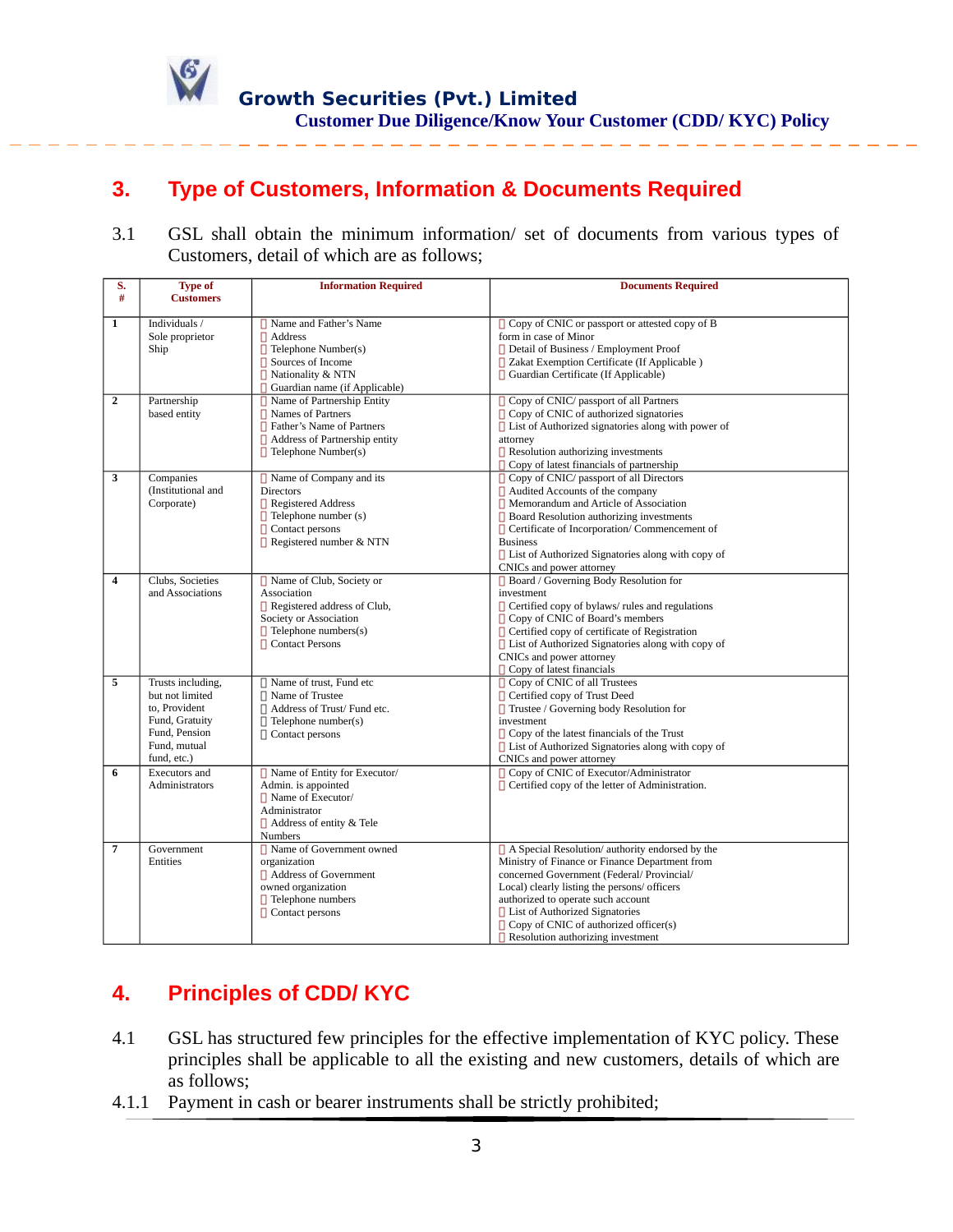

- 4.1.2 Third party cheques shall be strictly prohibited;
- 4.1.3 Any account which has zero balance for a period of more than one year will be Considered as "Dormant Account" and only after necessary CDD/ KYC verifications, The Customer is allowed to invest in the funds of GSL;

- - - - - -

- 4.1.4 Government account shall not be opened in the personal names of the Government Official(s);
- 4.1.5 Operation Department will provide the list of discrepant/ incomplete documents in Coordination with Transfer Agent to Investment Advisory Department within thirty Days after every calendar year, who shall obtain all required information / documents from existing customers;
- 4.1.6 CDD/ KYC measures shall be enhanced for High Risk Customers. Characteristics of High Risk Customers are given in Section 7 of this policy;
- 4.1.7 Dealing with any Political Exposed Person or customers holding public or high Profile position, relationship with them should be established and/ or maintained With the approval of Senior Management of GSL including if any existing customer Becomes holder of any public office or high profile position;
- 4.1.8 For customers that are legal persons or for legal arrangements, GSL is required to take reasonable measures to understand (i) the ownership and control structure of the Company (ii) determines that who own or control the company. This includes those Persons who exercise ultimate effective control over a company;
- 4.1.9 In case GSL is not able to satisfactorily complete the required CDD/ KYC measures, Account should not be opened, business relationship should not be established and Business transaction should not be carried out. Instead reporting of suspicious Transaction is considered. Similarly, relationship with existing customer should be Terminated and reporting of suspicious transactions be considered if CDD/ KYC is Found unsatisfactory;
- 4.1.10 Any exception (including suspicious transaction) identified in fulfilling the criteria/guidelines laid down in this policy shall be clearly indicated in writing and referred To the Chief Executive Officer (CEO) in order to decide future course of action; and
- 4.1.11 A copy of any exception (including suspicious transaction) reporting to CEO shall Also be submitted to Internal Audit & Compliance Department.

### **5. Verification**

- 5.1 Verification is an integral part of CDD/ KYC measures for which GSL is required to ensure the following areas;
- 5.1.1 Before opening an account, GSL shall verify the signature of the account holder is verified from the bank in Sub Account Opening Form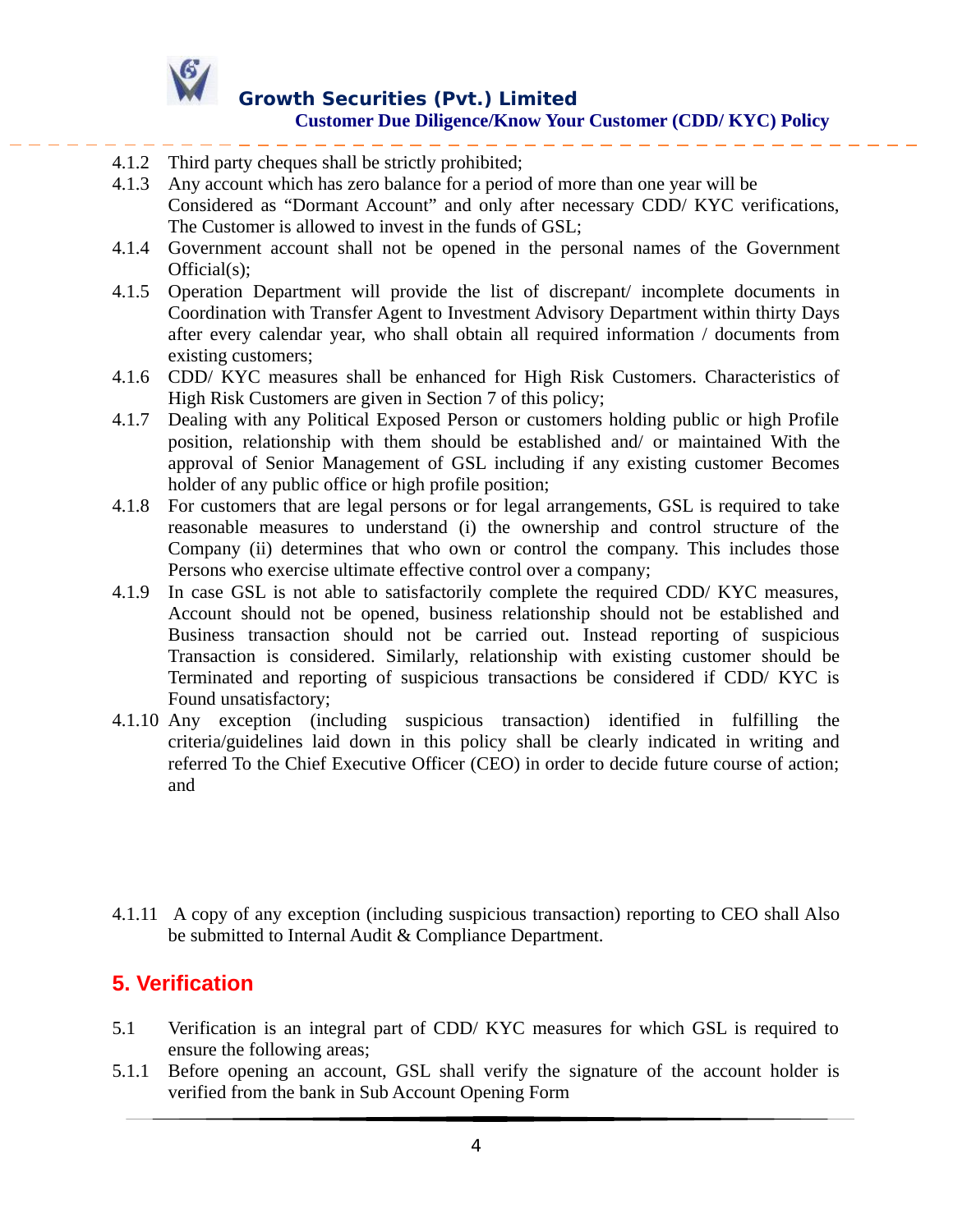

-----------------------

- 5.1.2 For this purpose, GSL will not open any account without UIN approval from National Clearing Company of Pakistan (NCCPL).
- 5.1.3 Priority should be given to clients visit at the time of account opening . Faceless / online , should be verified by third party .

#### **6. Record Updation & Retention**

- 6.1 CDD/ KYC should not be contemplated as a onetime exercise at the time entering into Relationship with the customers. It should be viewed as an ongoing process and should encompass the followings;
- 6.1.1 Operation Department will provide the list of discrepant/ incomplete documents to Investment Advisory Department within thirty days after every calendar year and Investment Advisory shall provide discrepant/ incomplete information to Operations Department for record maintenance and updation;
- 6.1.2 Investment Advisory shall carry out regular training to the GSL Sales Team on the updation of client's information and records; and
- 6.1.3 Maintain proper records of customer identifications and clearly indicate in writing any exception in fulfilling CDD/ KYC measures these exceptions will be referred to The CEO to decide future course of action
- 6.2 Furthermore, GSL shall keep records regarding the identification data obtain through the customer due diligence process (e.g. copies or records of official identification documents like passports, identity cards, driving licenses or similar documents) account files and Business correspondence for at least 5 (five) years after the business relationship is ended.

# **7. Risk Profile (High Risk Customers/ Low Risk Customers)**

- 7.1 GSL is required to conduct enhanced customers due diligence if the customers falls within the definition of High Risk Customers, which are defined as under;
- 7.1.1 Non-resident customers;
- 7.1.2 Non-legal persons or arrangements including non-governmental organizations (NGOs) / Not for profit organizations (NPOs) and Trusts/charitable trust;
- 7.1.3 Customer with links to offshore tax havens;
- 7.1.4 High net worth customers with no clearly identifiable source of income;
- 7.1.5 Customers dealing in high-value items;
- 7.1.6 Politically Exposed Persons (PEPs). Those individuals who are or who have been Entrusted with prominent public functions in a country or territory, for example Heads of state or of government, senior politicians, senior government, judicial or Military officials, senior executives of state owned entities, important political party Officials but not middle ranking or more junior individuals in these categories;